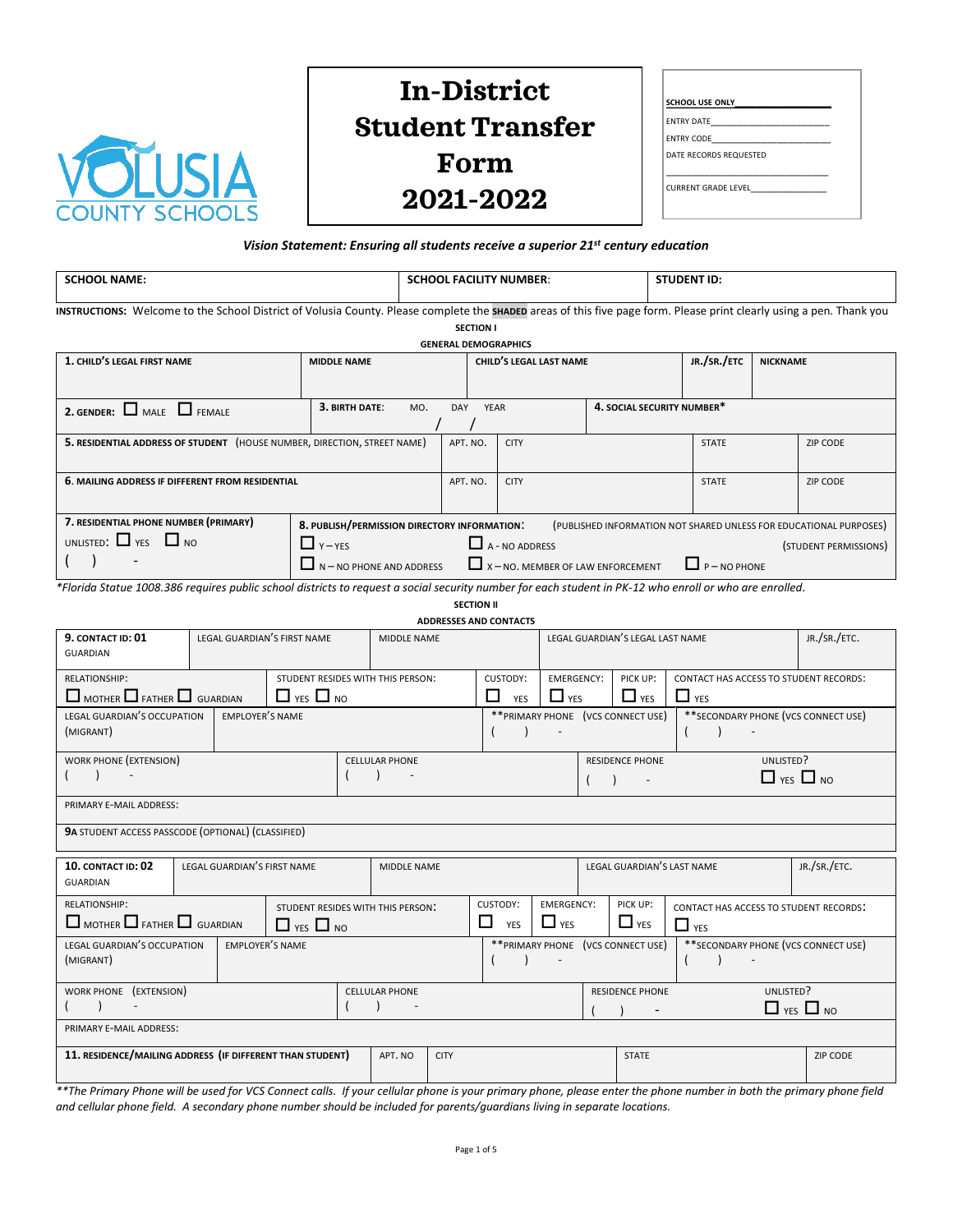| (CONTACTS CONTINUED)              |                      |                                       |                      |                      |                    |                       |                                               |           |                   |                    |                 |                              |                                              |
|-----------------------------------|----------------------|---------------------------------------|----------------------|----------------------|--------------------|-----------------------|-----------------------------------------------|-----------|-------------------|--------------------|-----------------|------------------------------|----------------------------------------------|
| 12. CONTACT ID: 03                | <b>FIRST NAME</b>    | <b>MIDDLE</b>                         |                      |                      | <b>LAST NAME</b>   |                       |                                               |           | JR./SR./ETC.      |                    |                 | USED FOR MOTHER/FATHER ONLY: |                                              |
|                                   |                      |                                       |                      |                      |                    |                       |                                               |           |                   |                    |                 |                              | DECEASED: $\Box$ YES $\Box$ NO               |
| RELATIONSHIP:                     |                      |                                       |                      |                      |                    |                       |                                               |           |                   |                    |                 |                              |                                              |
| $\Box$ MOTHER                     | $\Box$ FATHER        | $\Box$ STEPFATHER                     |                      |                      | $\Box$ STEPMOTHER  |                       | $\Box$ GRANDFATHER                            |           |                   | $\Box$ GRANDMOTHER |                 |                              |                                              |
|                                   |                      |                                       |                      |                      |                    |                       |                                               |           |                   |                    |                 |                              |                                              |
| $\Box$ AUNT                       | $\Box$ UNCLE         | $\Box$ BROTHER                        |                      |                      | $\Box$ SISTER      |                       | $\Box$ STEPBROTHER                            |           | $\Box$ STEPSISTER |                    |                 |                              |                                              |
| $\Box$ cousin                     | $\Box$ DOCTOR        | $\Box$ NEIGHBOR                       |                      |                      | SCHOOL PATRON      |                       | FOSTER PARENT                                 |           | $\Box$ OTHER      |                    |                 |                              |                                              |
|                                   |                      |                                       |                      |                      |                    |                       |                                               |           |                   |                    |                 |                              |                                              |
| STUDENT RESIDES WITH THIS PERSON: |                      | <b>EMERGENCY:</b>                     | PICKUP:              |                      |                    |                       | CONTACT HAS ACCESS TO STUDENT RECORDS:        |           |                   |                    |                 |                              | CONTACT RESTRICTED (MOTHER/FATHER ONLY)      |
| $\Box$ YES $\Box$ NO              |                      | $\Box$ YES $\Box$ NO                  | $\Box$ YES $\Box$ NO |                      |                    |                       | $\Box$ YES $\Box$ NO If "NO" is checked for a |           |                   |                    |                 |                              | CONTACT IS RESTRICTED FROM ACCESSING STUDENT |
|                                   |                      |                                       |                      |                      |                    |                       | parent, legal documentation must be provided. |           |                   |                    |                 | (COURT ORDER REQUIRED)       | ப                                            |
| <b>EMPLOYER'S NAME</b>            |                      | WORK PHONE (EXTENSION)                |                      |                      |                    | <b>CELLULAR PHONE</b> |                                               |           |                   |                    | RESIDENCE PHONE |                              | UNLISTED?                                    |
|                                   |                      | ( )<br>$\sim 100$                     |                      |                      |                    | (                     | $\sim 10^{-10}$                               |           |                   | $( )$ $-$          |                 |                              | $\Box$ YES $\Box$ NO                         |
|                                   |                      |                                       |                      |                      |                    |                       |                                               |           |                   |                    |                 |                              |                                              |
| PRIMARY E-MAIL ADDRESS:           |                      |                                       |                      |                      |                    |                       |                                               |           |                   |                    |                 |                              |                                              |
| 13. RESIDENCE ADDRESS             |                      |                                       | APT. NO              | <b>CITY</b>          |                    |                       |                                               |           |                   | <b>STATE</b>       |                 |                              | ZIP CODE                                     |
|                                   |                      |                                       |                      |                      |                    |                       |                                               |           |                   |                    |                 |                              |                                              |
|                                   |                      |                                       |                      |                      |                    |                       |                                               |           |                   |                    |                 |                              |                                              |
| <b>14. MAILING ADDRESS</b>        |                      |                                       | APT, NO              | <b>CITY</b>          |                    |                       |                                               |           |                   | <b>STATE</b>       |                 |                              | ZIP CODE                                     |
|                                   |                      |                                       |                      |                      |                    |                       |                                               |           |                   |                    |                 |                              |                                              |
|                                   |                      |                                       |                      |                      |                    |                       |                                               |           |                   |                    |                 |                              |                                              |
| 15. CONTACT ID: 04                | <b>FIRST NAME</b>    |                                       | MIDDLE NAME          |                      |                    |                       | <b>LAST NAME</b>                              |           |                   | JR./SR./ETC.       |                 |                              | USED FOR MOTHER/FATHER ONLY:                 |
|                                   |                      |                                       |                      |                      |                    |                       |                                               |           |                   |                    |                 |                              | DECEASED: $\Box$ YES $\Box$ NO               |
| RELATIONSHIP:                     |                      |                                       |                      |                      |                    |                       |                                               |           |                   |                    |                 |                              |                                              |
| $\Box$ MOTHER                     | $\Box$ FATHER        | $\Box$ STEPFATHER                     |                      |                      | $\Box$ STEPMOTHER  |                       | $\Box$ GRANDFATHER                            |           |                   | $\Box$ GRANDMOTHER |                 |                              |                                              |
| $\Box$ AUNT                       | $\Box$ UNCLE         | $\Box$ BROTHER                        |                      |                      | $\Box$ SISTER      |                       | STEPBROTHER                                   |           | $\Box$ STEPSISTER |                    |                 |                              |                                              |
|                                   |                      |                                       |                      |                      |                    |                       |                                               |           |                   |                    |                 |                              |                                              |
| $\Box$ cousin                     | $\Box$ DOCTOR        | $\Box$ NEIGHBOR                       |                      |                      |                    | SCHOOL PATRON         | $\Box$ FOSTER PARENT                          |           |                   | $\Box$ OTHER       |                 |                              |                                              |
|                                   |                      |                                       |                      |                      |                    |                       |                                               |           |                   |                    |                 |                              |                                              |
| STUDENT RESIDES WITH THIS PERSON: |                      | EMERGENCY:                            | PICKUP:              |                      |                    |                       | <b>CONTACT HAS ACCESS TO STUDENT RECORDS:</b> |           |                   |                    |                 |                              | CONTACT RESTRICTED (MOTHER/FATHER ONLY)      |
| $\Box$ YES $\Box$ NO              |                      | $\Box$ YES $\Box$ NO                  | $\Box$ YES $\Box$ NO |                      |                    |                       | $\Box$ YES $\Box$ NO If "NO" is checked for a |           |                   |                    |                 |                              | CONTACT IS RESTRICTED FROM ACCESSING STUDENT |
|                                   |                      |                                       |                      |                      |                    |                       | parent, legal documentation must be provided. |           |                   |                    |                 | (COURT ORDER REQUIRED)       | ப                                            |
| <b>EMPLOYER'S NAME</b>            |                      | WORK PHONE (EXTENSION)                |                      |                      |                    | <b>CELLULAR PHONE</b> |                                               |           |                   |                    | RESIDENCE PHONE |                              | UNLISTED?                                    |
|                                   |                      | $( )$ -                               |                      |                      |                    | $( )$ -               |                                               |           |                   |                    | $( )$ $-$       |                              | $\Box$ YES $\Box$ NO                         |
| PRIMARY E-MAIL ADDRESS:           |                      |                                       |                      |                      |                    |                       |                                               |           |                   |                    |                 |                              |                                              |
|                                   |                      |                                       |                      |                      |                    |                       |                                               |           |                   |                    |                 |                              |                                              |
| <b>16. RESIDENCE ADDRESS</b>      |                      |                                       | APT. NO              | <b>CITY</b>          |                    |                       |                                               |           |                   | <b>STATE</b>       |                 |                              | ZIP CODE                                     |
|                                   |                      |                                       |                      |                      |                    |                       |                                               |           |                   |                    |                 |                              |                                              |
| 17. MAILING ADDRESS               |                      |                                       | APT. NO              | <b>CITY</b>          |                    |                       |                                               |           |                   | <b>STATE</b>       |                 |                              | ZIP CODE                                     |
|                                   |                      |                                       |                      |                      |                    |                       |                                               |           |                   |                    |                 |                              |                                              |
|                                   |                      |                                       |                      |                      |                    |                       |                                               |           |                   |                    |                 |                              |                                              |
| 18. CONTACT ID: 05                |                      | <b>EMERGENCY CONTACT'S FIRST NAME</b> |                      |                      |                    |                       |                                               |           |                   |                    |                 | JR./SR./ETC.                 |                                              |
|                                   |                      |                                       |                      |                      | MIDDLE NAME        |                       |                                               | LAST NAME |                   |                    |                 |                              |                                              |
|                                   |                      |                                       |                      |                      |                    |                       |                                               |           |                   |                    |                 |                              |                                              |
| RELATIONSHIP:                     |                      |                                       |                      |                      |                    |                       |                                               |           |                   |                    |                 |                              |                                              |
| $\Box$ STEPFATHER                 | $\Box$ STEPMOTHER    |                                       | $\Box$ GRANDFATHER   |                      | $\Box$ GRANDMOTHER |                       | $\Box$ AUNT                                   |           | $\Box$ UNCLE      |                    |                 |                              |                                              |
| $\Box$ BROTHER                    | $\Box$ SISTER        |                                       | $\Box$ STEPBROTHER   |                      | $\Box$ STEPSISTER  |                       | $\Box$ COUSIN                                 |           | $\Box$ DOCTOR     |                    |                 |                              |                                              |
|                                   |                      |                                       |                      |                      |                    |                       |                                               |           |                   |                    |                 |                              |                                              |
| $\Box$ SCHOOL PATRON              | $\Box$ FOSTER PARENT | NEIGHBOR                              |                      |                      | $\Box$ OTHER       |                       |                                               |           |                   |                    |                 |                              |                                              |
|                                   |                      |                                       |                      |                      |                    |                       |                                               |           |                   |                    |                 |                              |                                              |
| STUDENT RESIDES WITH THIS PERSON: |                      | <b>EMERGENCY:</b>                     | PICKUP:              |                      |                    |                       | CONTACT HAS ACCESS TO STUDENT RECORDS:        |           |                   |                    |                 | PRIMARY PHONE                |                                              |
|                                   |                      |                                       |                      | $\Box$ YES $\Box$ NO |                    |                       |                                               |           |                   |                    |                 |                              |                                              |
| $\Box$ YES $\Box$ NO              |                      | $\Box$ YES $\Box$ NO                  |                      |                      |                    |                       | $\Box$ YES $\Box$ NO                          |           |                   |                    |                 |                              |                                              |
| PRIMARY E-MAIL ADDRESS:           |                      |                                       |                      |                      |                    |                       |                                               |           |                   |                    |                 |                              |                                              |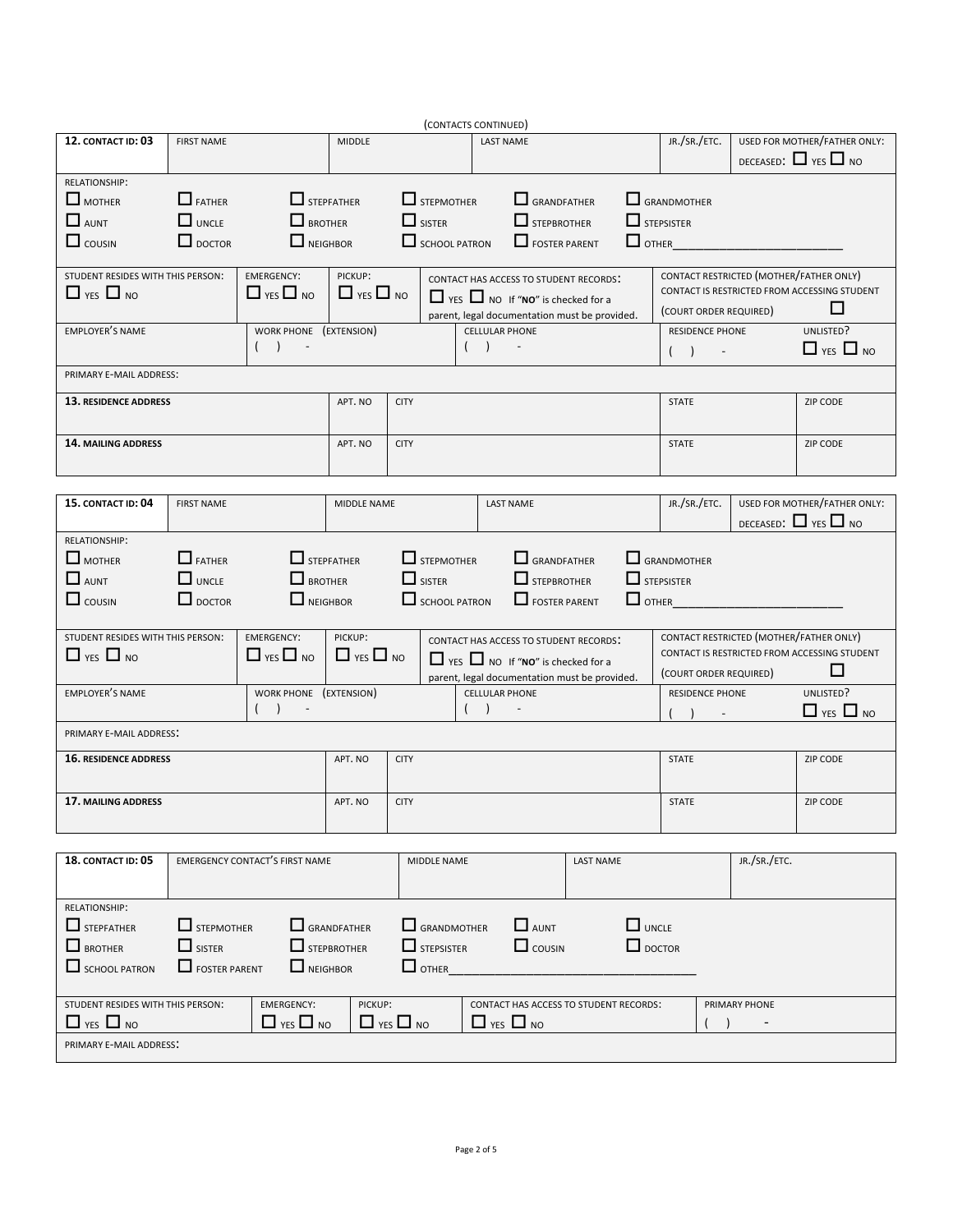|                                               |                                                                            |                                                                                                                                                                                                                                                               |                                                                                                                                                                                                      | <b>SECTION III</b>                                                        |                                                                                                                                                                        |                                                                                     |
|-----------------------------------------------|----------------------------------------------------------------------------|---------------------------------------------------------------------------------------------------------------------------------------------------------------------------------------------------------------------------------------------------------------|------------------------------------------------------------------------------------------------------------------------------------------------------------------------------------------------------|---------------------------------------------------------------------------|------------------------------------------------------------------------------------------------------------------------------------------------------------------------|-------------------------------------------------------------------------------------|
| 19. STUDENT TRANSFERRING FROM                 |                                                                            | ENROLLMENT - TO BE COMPLETED BY PARENT/LEGAL GUARDIAN, ASSISTED BY SCHOOL PERSONNEL<br>(NAME OF VOLUSIA COUNTY SCHOOL)                                                                                                                                        |                                                                                                                                                                                                      |                                                                           |                                                                                                                                                                        |                                                                                     |
|                                               |                                                                            |                                                                                                                                                                                                                                                               |                                                                                                                                                                                                      |                                                                           |                                                                                                                                                                        |                                                                                     |
| 20. GRADE LEVEL:                              | 21. ENROLLMENT DATE<br>22. ENROLLMENT CODE<br><b>R02</b><br>MONTH DAY YEAR |                                                                                                                                                                                                                                                               |                                                                                                                                                                                                      | 22A. PRIOR DISTRICT: 64                                                   | <b>22B.PRIOR STATE: FLORIDA</b>                                                                                                                                        | 22c. PRIOR COUNTRY: US                                                              |
| 23. ASSIGNMENT/VARIANCE CODE                  |                                                                            |                                                                                                                                                                                                                                                               | 24. HOMEROOM                                                                                                                                                                                         |                                                                           |                                                                                                                                                                        |                                                                                     |
| □                                             |                                                                            | 25. MIDDLE HIGH GRADE PROMOTION/RETENTION STATUS AT END OF PREVIOUS SCHOOL YEAR                                                                                                                                                                               |                                                                                                                                                                                                      | ப                                                                         | 26. ELEMENTARY GRADE PROMOTION/RETENTIONS STATUS<br>P-ACADEMICALLY PROMOTED                                                                                            |                                                                                     |
| ப                                             | P-ACADEMICALLY PROMOTED<br>A - ADMINISTRATIVELY ASSIGNED                   |                                                                                                                                                                                                                                                               |                                                                                                                                                                                                      |                                                                           | A-ADMINISTRATIVELY ASSIGNED                                                                                                                                            |                                                                                     |
| ⊔<br>$R - RETAINED$<br>$\mathsf{L}$           | D-STUDENT WITH DISABILITIES OPTED TO REMAIN IN SCHOOL                      |                                                                                                                                                                                                                                                               |                                                                                                                                                                                                      |                                                                           | $R - RETAINED$<br>GOOD CAUSE EXEMPTION (3RD GRADE):                                                                                                                    |                                                                                     |
| 27A. DATE WITHDRAWN<br>(From previous school) |                                                                            | MONTH DAY<br>YEAR                                                                                                                                                                                                                                             |                                                                                                                                                                                                      | If yes, in what grade?                                                    | 27B. HAS YOUR CHILD EVER BEEN RETAINED? $\Box$ YES                                                                                                                     | $\Box$ NO                                                                           |
| $\Box$ SPEECH                                 | $\Box$ ESOL                                                                | 28. HAS YOUR CHILD EVER BEEN ENROLLED OR RECEIVED SERVICES IN ONE OR MORE OF THE FOLLOWING (check all that apply)?<br>$\Box$ GIFTED                                                                                                                           |                                                                                                                                                                                                      | $\Box$ 504                                                                | SPECIAL EDUCATION                                                                                                                                                      |                                                                                     |
|                                               |                                                                            |                                                                                                                                                                                                                                                               |                                                                                                                                                                                                      |                                                                           |                                                                                                                                                                        |                                                                                     |
| 29A. EDUCATIONAL CHOICE?                      |                                                                            | $\Box$ C – FROM SCHOOL FAILED AYP (SCHOOL USE ONLY)<br>29B. IS YOUR CHILD ENTERING THIS SCHOOL DUE TO A NATURAL DISASTER THIS SCHOOL YEAR? $\Box$ YES $\Box$ NO                                                                                               |                                                                                                                                                                                                      | $2 - NOT APPLICATION$                                                     |                                                                                                                                                                        |                                                                                     |
|                                               | 29C.IF YES, PLEASE LIST THE TYPE OF DISASTER:                              |                                                                                                                                                                                                                                                               |                                                                                                                                                                                                      |                                                                           |                                                                                                                                                                        |                                                                                     |
|                                               | Q- CHANGED SCHOOL IN DISTRICT DUE TO EARTHQUAKE                            |                                                                                                                                                                                                                                                               |                                                                                                                                                                                                      | W - CHANGED SCHOOL IN DISTRICT DUE TO HURRICANE                           |                                                                                                                                                                        | Z-DID NOT MOVE DUE TO NATURAL DISASTER                                              |
|                                               |                                                                            |                                                                                                                                                                                                                                                               |                                                                                                                                                                                                      | <b>SECTION IV</b><br><b>GENERAL DEMOGRAPHICS</b>                          |                                                                                                                                                                        |                                                                                     |
| 30. CUSTODY ALERT/COURT ORDER:                |                                                                            | $\Box$ Y - COURT ORDER                                                                                                                                                                                                                                        | OR                                                                                                                                                                                                   |                                                                           | $\Box$ c – DIVORCE PAPERS (CUSTODIAL LEGAL INSTRUMENT)                                                                                                                 |                                                                                     |
| 31. BIRTH PLACE (CITY OF BIRTH)               |                                                                            | <b>BIRTH STATE</b>                                                                                                                                                                                                                                            |                                                                                                                                                                                                      |                                                                           | <b>BIRTH COUNTRY</b>                                                                                                                                                   |                                                                                     |
| <b>32. COUNTY OF RESIDENCE</b>                |                                                                            | 33. RESIDENCY STATUS OF STUDENT (CHECK ONE)<br>$\Box$ B – OUT OF COUNTY FLORIDA RESIDENT<br>$\Box$ 2 - OUT OF STATE RESIDENT                                                                                                                                  |                                                                                                                                                                                                      | $\Box$ 3 - VOLUSIA COUNTY RESIDENT<br>$\Box$ 0 - FOREIGN EXCHANGE STUDENT |                                                                                                                                                                        | 34. NON-VOLUSIA ZONED SCHOOL<br>(ONLY COMPLETE WHEN #33 IS CODE B)                  |
|                                               | 35A. IS YOUR CHILD HISPANIC OR LATINO?                                     |                                                                                                                                                                                                                                                               |                                                                                                                                                                                                      | 35B. RACE: (CHECK ALL THAT APPLY)                                         |                                                                                                                                                                        |                                                                                     |
| $\Box$ YES $\Box$ NO                          |                                                                            |                                                                                                                                                                                                                                                               |                                                                                                                                                                                                      | $\Box$ WHITE                                                              | <b>BLACK OR AFRICAN AMERICAN</b>                                                                                                                                       |                                                                                     |
|                                               |                                                                            |                                                                                                                                                                                                                                                               |                                                                                                                                                                                                      | $\Box$ ASIAN                                                              |                                                                                                                                                                        | AMERICAN INDIAN OR ALASKA NATIVE                                                    |
|                                               |                                                                            |                                                                                                                                                                                                                                                               |                                                                                                                                                                                                      |                                                                           | NATIVE HAWAIIAN OR OTHER PACIFIC ISLANDER                                                                                                                              |                                                                                     |
|                                               |                                                                            | NOTE TO REGISTRAR: IF PARENT SELECTS "YES" ON QUESTION 35A, AT LEAST ONE RACE CODE MUST BE SELECTED                                                                                                                                                           |                                                                                                                                                                                                      |                                                                           |                                                                                                                                                                        |                                                                                     |
|                                               |                                                                            | PEOPLE EXPERIENCING TRANSITION AND/OR LOSS OF HOUSING                                                                                                                                                                                                         |                                                                                                                                                                                                      | <b>SECTION VI</b>                                                         |                                                                                                                                                                        |                                                                                     |
|                                               |                                                                            | 36A. FAMILIES IN TRANSITION - CHAPTER 1003.12, F.S., STATES THAT CHILDREN MUST HAVE<br>ACCESS TO A FREE PUBLIC EDUCATION AND SCHOOL DISTRICTS SHALL ASSIST IN MEETING ALL<br>REQUIREMENTS. MARK "YES" IF YOUR FAMILY LIVES IN ANY OF THE FOLLOWING SITUATIONS |                                                                                                                                                                                                      | SITUATION THAT APPLIES.                                                   | SITUATIONS TEMPORARILY BECAUSE YOU CANNOT FIND OR AFFORD HOUSING, CHECK THE                                                                                            | 36B. PRIMARY NIGHT RESIDENCE - IF YOUR FAMILY LIVES IN ANY OF THE FOLLOWING HOUSING |
|                                               |                                                                            | TEMPORARILY BECAUSE YOU CANNOT FIND OR AFFORD ADEQUATE HOUSING. $\Box$ YES                                                                                                                                                                                    | $\Box$ A - Child/youth has as their primary night residence living<br>in emergency or transitional shelters, FEMA trailers,                                                                          |                                                                           |                                                                                                                                                                        |                                                                                     |
| beings;                                       |                                                                            | Child/youth sleeps at night on the street, in a car, tent, abandoned building,<br>park or other place not ordinarily used as a sleeping accommodation for human                                                                                               | abandoned in hospitals.<br>$\Box$ B - Child/youth has as their primary night residence<br>sharing the housing of other persons due to housing,<br>economic hardship or a similar reason; doubled-up, |                                                                           |                                                                                                                                                                        |                                                                                     |
|                                               | Child/youth sleeps at night in a motel, trailer or campground;             |                                                                                                                                                                                                                                                               |                                                                                                                                                                                                      |                                                                           | $\Box$ D – Child/youth has as their primary night residence living                                                                                                     |                                                                                     |
| abuse, abuse;                                 |                                                                            | Child/youth sleeps at night in a shelter, e.g., homeless, runaway, domestic                                                                                                                                                                                   |                                                                                                                                                                                                      |                                                                           | in cars, parks, temporary trailer parks or campgrounds<br>due to lack of alternative adequate accommodations,<br>public spaces, buildings, substandard housing, bus or |                                                                                     |
| because of economic NECESSITY.                |                                                                            | Child/youth sleeps TEMPORARILY at night in the home of a relative or friend                                                                                                                                                                                   |                                                                                                                                                                                                      |                                                                           | train stations, public or private place not designed for<br>or ordinarily used as a regular sleeping<br>accommodation for human beings or similar settings.            |                                                                                     |
|                                               |                                                                            |                                                                                                                                                                                                                                                               |                                                                                                                                                                                                      |                                                                           | $\Box$ E-Child/youth has as their primary night residence living<br>in hotels or motels                                                                                |                                                                                     |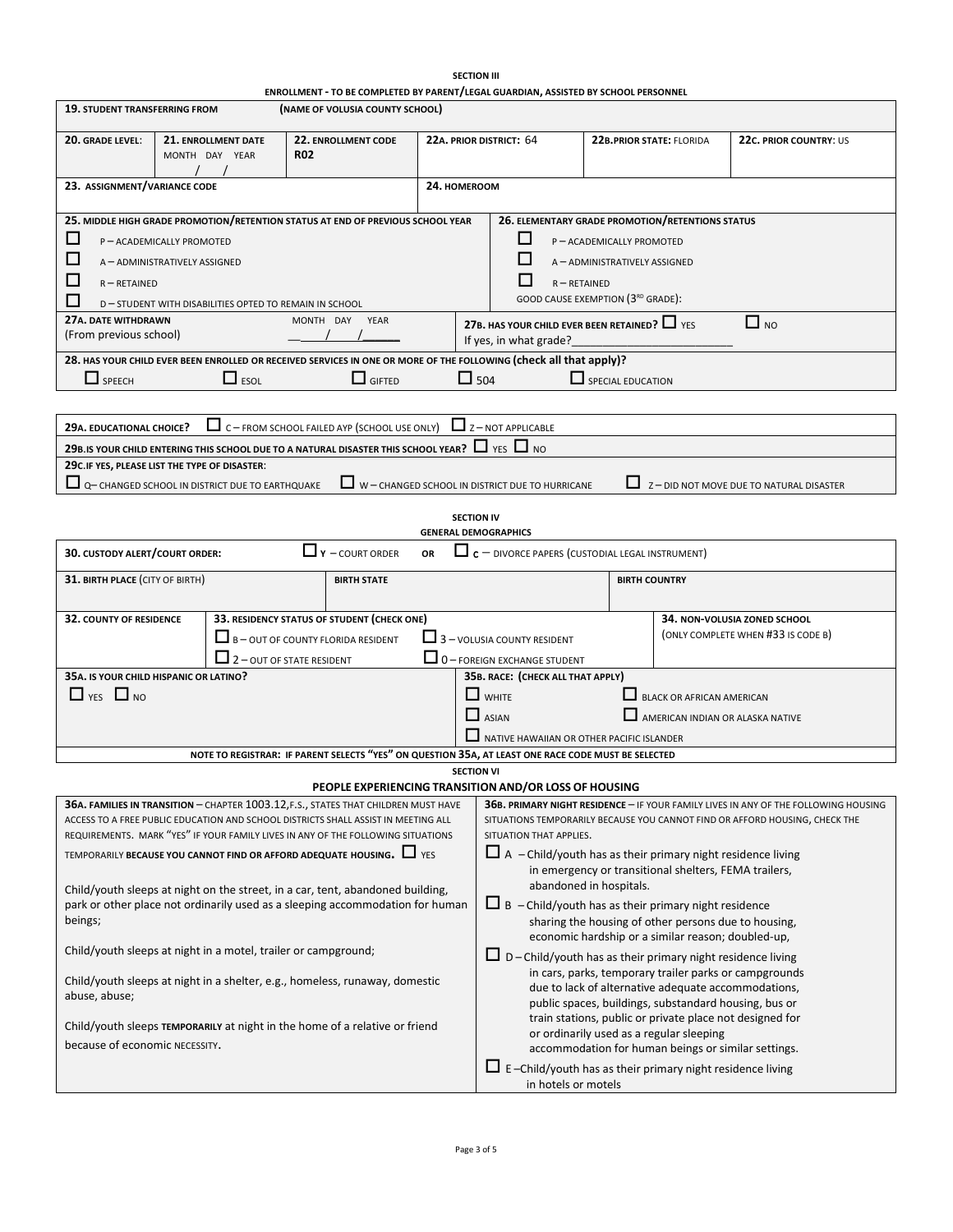| 36c. TRANSITION OR HOMELESSNESS CAUSE (Please indicate the reason for transition or cause of homelessness)                                  |                                                                      |                                                            |                                                                                                                                                                                                                                                                                                                                       |                                  |              |
|---------------------------------------------------------------------------------------------------------------------------------------------|----------------------------------------------------------------------|------------------------------------------------------------|---------------------------------------------------------------------------------------------------------------------------------------------------------------------------------------------------------------------------------------------------------------------------------------------------------------------------------------|----------------------------------|--------------|
| $\Box$ D – Man-made Disaster (Major)                                                                                                        |                                                                      |                                                            | $\Box$ O-Other – i.e., lack of affordable housing, long-term poverty, unemployment or underemployment,                                                                                                                                                                                                                                |                                  |              |
| $\Box$ E – Natural Disaster – Earthquake                                                                                                    |                                                                      |                                                            | lack of affordable health care, mental illness, domestic violence, forced eviction, etc.                                                                                                                                                                                                                                              |                                  |              |
| $\Box$ F – Natural Disaster – Flooding                                                                                                      |                                                                      | $\Box$ S – Natural Disaster – Tropical Storm               |                                                                                                                                                                                                                                                                                                                                       |                                  |              |
| $\Box$ H – Natural Disaster – Hurricane                                                                                                     |                                                                      | $\Box$ T – Natural Disaster – Tornado                      |                                                                                                                                                                                                                                                                                                                                       |                                  |              |
| M - Mortgage Foreclosure                                                                                                                    |                                                                      | $\Box$ W - Natural Disaster - Wildfire or Fire             |                                                                                                                                                                                                                                                                                                                                       |                                  |              |
| 38D. HOMELESS UNACCOMPANIED YOUTH                                                                                                           |                                                                      |                                                            |                                                                                                                                                                                                                                                                                                                                       |                                  |              |
| $\Box$ YES                                                                                                                                  | or guardian and lives in one of the housing situations listed above? |                                                            | Is the student an "Unaccompanied youth" - defined as a student who does not reside in the physical custody of a parent                                                                                                                                                                                                                |                                  |              |
| 39. FOSTER CARE STATUS: IS THE CHILD CURRENTLY IN FOSTER CARE?                                                                              |                                                                      | $\Box$ NO<br>$\Box$ YES                                    |                                                                                                                                                                                                                                                                                                                                       |                                  |              |
|                                                                                                                                             |                                                                      | <b>SECTION VII</b><br>FED/STATE                            |                                                                                                                                                                                                                                                                                                                                       |                                  |              |
|                                                                                                                                             |                                                                      |                                                            | 40. MILITARY FAMILY STUDENT - These include children of 1) active duty members of the uniformed services, including members of the National Guard and Reserve on                                                                                                                                                                      |                                  |              |
|                                                                                                                                             |                                                                      |                                                            | active-duty orders pursuant to 10 U.S.C. ss. 1209 and 1211; 2) members or veterans of the uniformed services who are severely injured and medically discharged<br>or retired for a period of 1 year after medical discharge or retirement; and 3 )members of the uniformed services who die on active duty or as a result of injuries |                                  |              |
| sustained on active duty for a period of 1 year after death.                                                                                |                                                                      | $\Box$ YES                                                 |                                                                                                                                                                                                                                                                                                                                       |                                  |              |
| 41. WAS YOUR CHILD SERVED IN THE EVEN START FAMILY LITERACY PROGRAM?                                                                        |                                                                      |                                                            |                                                                                                                                                                                                                                                                                                                                       |                                  |              |
| (PRE-K EVEN START FAMILY?)                                                                                                                  |                                                                      | <b>PRE-K REGISTRATION</b>                                  | $\Box$ YES<br>$\Box$ NO                                                                                                                                                                                                                                                                                                               |                                  |              |
| 42. WHICH PRE-K PROGRAM IS YOUR CHILD ENROLLING IN?                                                                                         |                                                                      |                                                            |                                                                                                                                                                                                                                                                                                                                       |                                  |              |
| Pre-K Registration                                                                                                                          | $\Box$ C-CSI Pre-K (Title 1 Pre-Kindergarten)                        |                                                            | $\Box$ D – Pre-Kindergarten Program for Children with Disabilities                                                                                                                                                                                                                                                                    |                                  |              |
| (PRE-K PROGRAM)                                                                                                                             | $\Box$ T – Teenage Parent Program                                    |                                                            | $\Box$ V – Voluntary Pre-Kindergarten Education Program                                                                                                                                                                                                                                                                               |                                  |              |
|                                                                                                                                             |                                                                      | <b>SECTION VIII</b>                                        |                                                                                                                                                                                                                                                                                                                                       |                                  |              |
|                                                                                                                                             |                                                                      | <b>MEDICAL</b><br>TO BE COMPLETED BY PARENT/LEGAL GUARDIAN |                                                                                                                                                                                                                                                                                                                                       |                                  |              |
| 43A. IS YOUR CHILD COVERED BY MEDICAID?                                                                                                     |                                                                      | Yes, Child has Medicaid IVCS0000002                        | $\Box$ NO                                                                                                                                                                                                                                                                                                                             |                                  |              |
| 43B. DOES YOUR CHILD HAVE INSURANCE OTHER THAN MEDICAID? (Please check one):                                                                |                                                                      |                                                            |                                                                                                                                                                                                                                                                                                                                       |                                  |              |
| ப<br>Child has Health Care Insurance IVCS0000001                                                                                            |                                                                      |                                                            |                                                                                                                                                                                                                                                                                                                                       |                                  |              |
| Ш                                                                                                                                           | Child has Healthy Kids (Florida KidCare) Insurance IVCS0000003       |                                                            |                                                                                                                                                                                                                                                                                                                                       |                                  |              |
| ΙI                                                                                                                                          | Child does not have Health Care Insurance/Medicaid IVCS0000004       |                                                            |                                                                                                                                                                                                                                                                                                                                       |                                  |              |
|                                                                                                                                             |                                                                      | <b>SECTION X</b>                                           |                                                                                                                                                                                                                                                                                                                                       |                                  |              |
|                                                                                                                                             |                                                                      | <b>CONDITIONS</b>                                          |                                                                                                                                                                                                                                                                                                                                       |                                  |              |
| 44A. DOES YOUR CHILD HAVE A LIFE THREATENING CONDITION? $\Box$ YES                                                                          |                                                                      | $\Box$ NO                                                  |                                                                                                                                                                                                                                                                                                                                       |                                  |              |
| 44B. IF YES, PLEASE INDICATE WHETHER THE CONDITION REQUIRES ANY OF THE FOLLOWING (Medical Alert Required)<br>(Please check all that apply): |                                                                      |                                                            |                                                                                                                                                                                                                                                                                                                                       |                                  |              |
| $\Box$ A – Asthma Inhaler                                                                                                                   | $\Box$ D - Diastat                                                   | $\Box$ E – Epi-Pen                                         | $\Box$ I – Insulin Injection                                                                                                                                                                                                                                                                                                          | $\Box$ S - Solu-Cortef Injection |              |
|                                                                                                                                             |                                                                      |                                                            | 45. HEALTH CONDITIONS: Please check all that apply. Indicate the date of diagnosis (if known), and whether medication is required.                                                                                                                                                                                                    |                                  |              |
|                                                                                                                                             |                                                                      |                                                            |                                                                                                                                                                                                                                                                                                                                       |                                  |              |
| <b>CONDITION TYPE</b>                                                                                                                       | <b>CONDITION DATE</b>                                                | MED.<br>REQ.?                                              | <b>CONDITION TYPE</b>                                                                                                                                                                                                                                                                                                                 | <b>CONDITION DATE</b>            | MED.         |
| $\Box$ AA – Allergy-Aspirin                                                                                                                 |                                                                      | □                                                          | $\Box$ HM – Hemophilia                                                                                                                                                                                                                                                                                                                |                                  | REQ.?<br>□   |
|                                                                                                                                             |                                                                      | □                                                          | $\Box$ HN - Hernia                                                                                                                                                                                                                                                                                                                    |                                  | $\mathbf{I}$ |
| $\Box$ AB – Allergy Insect Bites                                                                                                            |                                                                      | П                                                          |                                                                                                                                                                                                                                                                                                                                       |                                  | $\mathbf{I}$ |
| $\Box$ AC - Allergy-lodine                                                                                                                  |                                                                      |                                                            | $\Box$ HR - Heart Disease                                                                                                                                                                                                                                                                                                             |                                  |              |
| $\Box$ AD – Allergy-Penicillin                                                                                                              |                                                                      | П                                                          | $\Box$ HY – Hypertension                                                                                                                                                                                                                                                                                                              |                                  | Ш            |
| $\Box$ AE - Allergy-Sulfa                                                                                                                   |                                                                      | □                                                          | $\Box$ KI - Kidney Disease                                                                                                                                                                                                                                                                                                            |                                  |              |
| $\Box$ AF - Allergy-Other                                                                                                                   |                                                                      | П                                                          | $\Box$ LE - Leukemia                                                                                                                                                                                                                                                                                                                  |                                  |              |
| $\Box$ AG – Allergy-Nuts                                                                                                                    |                                                                      | П                                                          | $\Box$ MA - Medical Alert                                                                                                                                                                                                                                                                                                             |                                  |              |
| $\Box$ Al – Adrenal Insufficiency                                                                                                           |                                                                      | П                                                          | $\Box$ MD – Muscular Dystrophy                                                                                                                                                                                                                                                                                                        |                                  |              |
| $\Box$ AN - Anemia                                                                                                                          |                                                                      | $\Box$                                                     | $\Box$ MO – Motor Impairment                                                                                                                                                                                                                                                                                                          |                                  |              |
| $\Box$ AR – Anaphylactic Reaction                                                                                                           |                                                                      | □                                                          | $\Box$ MU – Multiple Health Problems                                                                                                                                                                                                                                                                                                  |                                  |              |
| $\Box$ AS - Asthma                                                                                                                          |                                                                      | □                                                          | $\Box$ PA - Physical Development                                                                                                                                                                                                                                                                                                      |                                  |              |
| $\Box$ AT – Attention Deficit                                                                                                               |                                                                      | □                                                          | $\Box$ PI - Physical Impairment                                                                                                                                                                                                                                                                                                       |                                  |              |
| <b>Hyperactivity Disorder</b>                                                                                                               |                                                                      |                                                            | $\Box$ PR – Pregnancy                                                                                                                                                                                                                                                                                                                 |                                  |              |
| $\Box$ CF – Cystic Fibrosis                                                                                                                 |                                                                      | ΙI                                                         | $\Box$ RC – See School Records                                                                                                                                                                                                                                                                                                        |                                  |              |
| $\Box$ CP – Cerebral Palsy                                                                                                                  |                                                                      | $\mathsf{L}$                                               | $\Box$ RH - Rh. Negative Blood                                                                                                                                                                                                                                                                                                        |                                  |              |
| $\Box$ DI - Diabetes                                                                                                                        |                                                                      | П                                                          | $\Box$ SC – Scoliosis                                                                                                                                                                                                                                                                                                                 |                                  |              |
|                                                                                                                                             |                                                                      | (CONDITIONS CONTINUED ON NEXT PAGE)                        |                                                                                                                                                                                                                                                                                                                                       |                                  |              |

Page 4 of 5